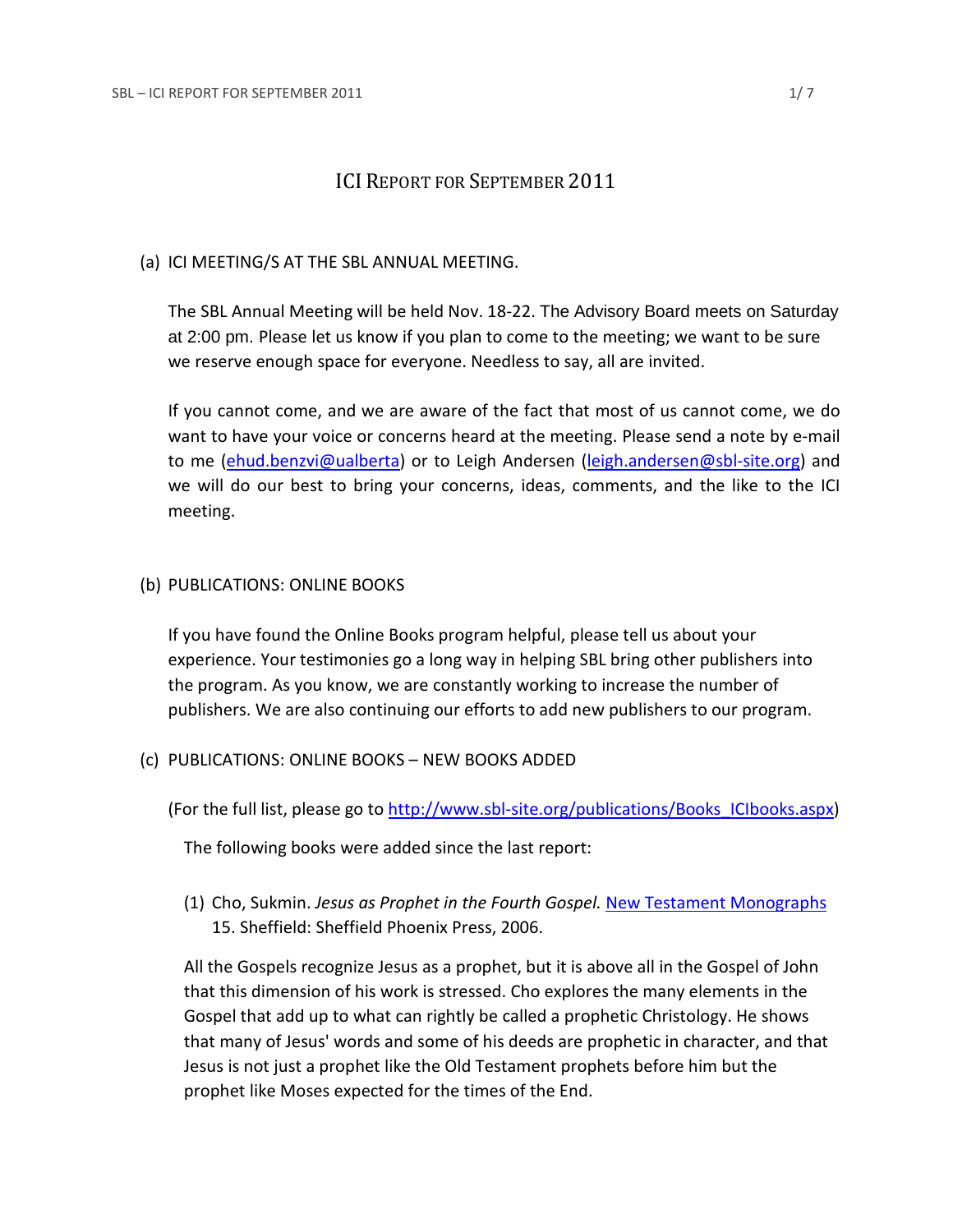Identifying Jesus as a prophet, Cho goes on to argue, is important within the narrative of the Gospel of John: it is a way-station on a journey of discovery towards a more profound appreciation of Jesus' identity. Recognizing Jesus as prophet is for John an initial step in coming to faith, and, in the overall Christology of the Gospel of John a significant element in attaining a balance between a high and a low Christology.

The construction of Jesus as prophet, though well evidenced in the Gospel, has received remarkably little attention in recent scholarly study, and Cho's work is a much-needed full-scale study of the theme.

(2) Leuchter, Mark. *Josiah's Reform and Jeremiah's Scroll: Historical Calamity and Prophetic Response.* Hebrew Bible Monographs 6. Sheffield: Sheffield Phoenix Press, 2006.

This exciting new study of the prophet Jeremiah attributes to him a pivotal significance in the historical period of Josiah's reign.

He was, so Leuchter argues, one of the central agents of Josiah's propaganda machine and was intimately involved with the king's political agenda. Jeremiah, himself originally a member of the scribal school that composed the Deuteronomistic literature, encouraged the Shilonites of Anathoth to become active in Josiah's programme in the North following the waning of Assyrian power. Dismayed by the Shilonites' rejection of him and Josiah, and by the king's death at Megiddo, Jeremiah came to a radically new understanding of the divine purpose, encapsulated in the famous Temple sermon of Jeremiah 7 and evidenced in the prophet's debates with the political establishment in Jerusalem in the years that followed.

In his thoroughgoing historical reconstruction, Leuchter outlines a very specific sequence of events that took their rise from the Shilonite rejection of Deuteronomic policy, and on that basis carefully demarcates the texts that would have been included in Jeremiah's first scroll (the *Urrolle*). Leuchter's monograph will make an important contribution to the study of the history and the literature of the late seventh century BCE.

(3) Pyper, Hugh S. *An Unsuitable Book: The Bible as Scandalous Text*. Bible in the Modern World 7. Sheffield: Sheffield Phoenix Press, 2005.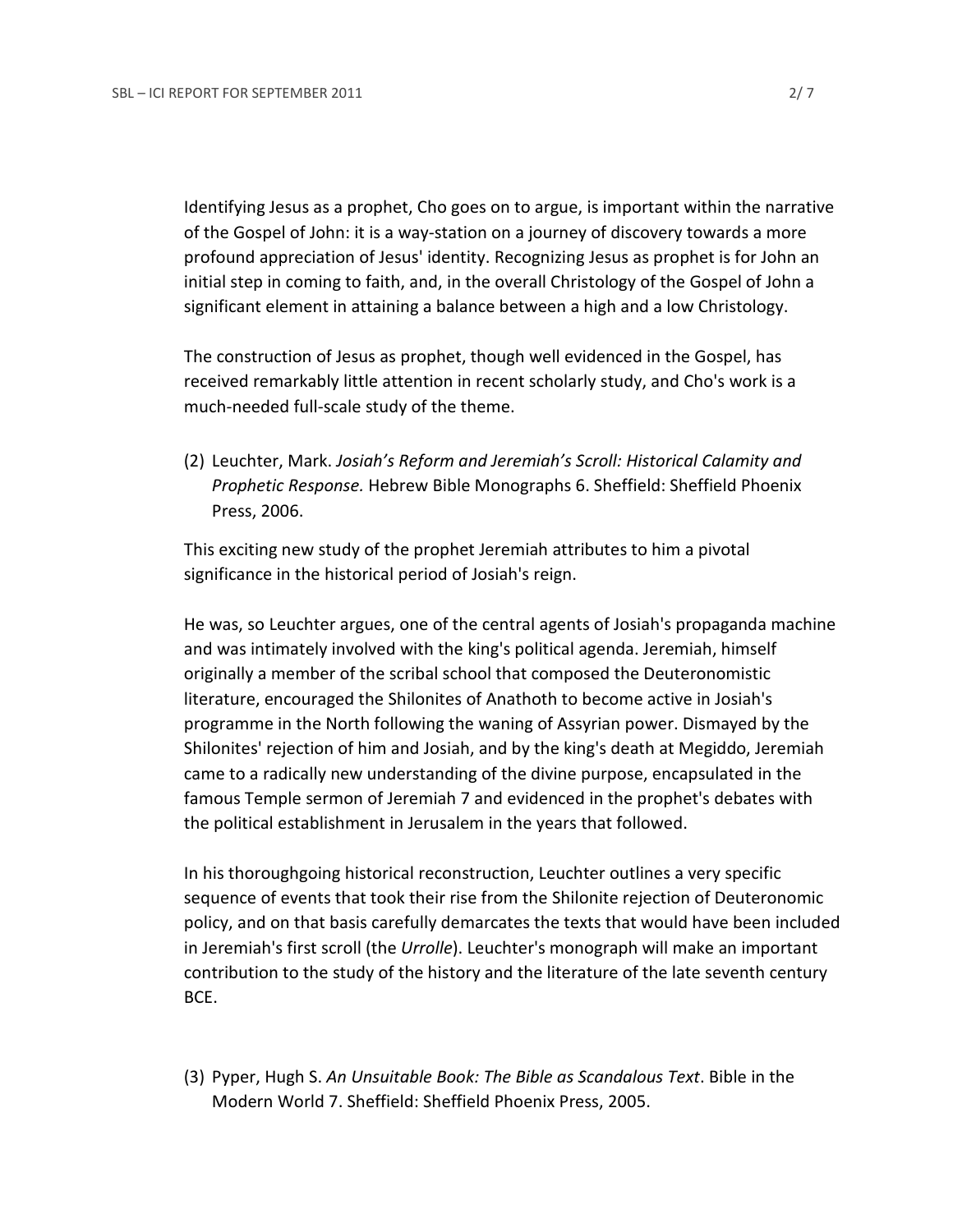The real "scandal" of the Bible, suggests Hugh Pyper, lies not in any salaciousness it may contain but in its deep impropriety as a venerable book, and the 'unsuitability' of its reality to the expectations of its readers.

This collection of essays, published and previously unpublished, will delight readers with its wit and profundity. Among them, "The Selfish Text: Memetics and the Bible" deploys Richard Dawkins's notion of memes to advance the halfteasing, half-serious thesis that western culture is the Bible's way of making more Bibles, "The Bible in Bloom" examines the usefulness or otherwise of Bloom's concept of the "anxiety of influence" in biblical studies, and "The Bible as Wolf: Tracking a Carrollian Metaphor in Biblical Studies," a tribute to Robert Carroll, the author's mentor, uncovers the polyvalence of the wolf metaphor in biblical and literary traditions and calls for the recovery of the "wild" text.

Other papers are on women and silence (with a nod to Isak Dinesen and to Freud), on the violence in Lamentations as a deflection of anger from God and so a survival strategy for the community, and on modern "gospels of Judas" which symptomize resentment against the canon.

(4) Reventlow, Henning Graf, Translated by Leo G. Perdue, *History of Biblical Interpretation, Volume 4: From the Enlightenment to the Twentieth Century.* Resources for Biblical Study 63. Atlanta: Society of Biblical Literature, 2010.

As in the first three volumes of *History of Biblical Interpretation*, *From the Enlightenment to the Twentieth Century* surveys the lives and works of significant theologians and lay people, politicians and philosophers, in order to portray the characteristic attitudes of the era. It discusses the philosophers and politicians Hobbes, Locke, and Spinoza and the writers Lessing and Herder. Biblical criticism per se begins with the controversy over the original Hebrew text of the Old Testament and extends into Enlightenment ethics, myth, and miracle stories. Early representatives include Richard Simon and Hermann Samuel Reimarus, followed by Johann Salomo Semler, Johann Jakob Griesbach, Johann Gottfried Eichhorn, and Philipp Jacob Spener. Biblical scholars such as Wilhelm Martin Leberecht de Wette, Ferdinand Christian Baur, Heinrich Julius Holtzmann, Julius Wellhausen, Hermann Gunkel, Wilhelm Bousset, Karl Barth, and Rudolf Bultmann round out the volume and bring readers to the twentieth century.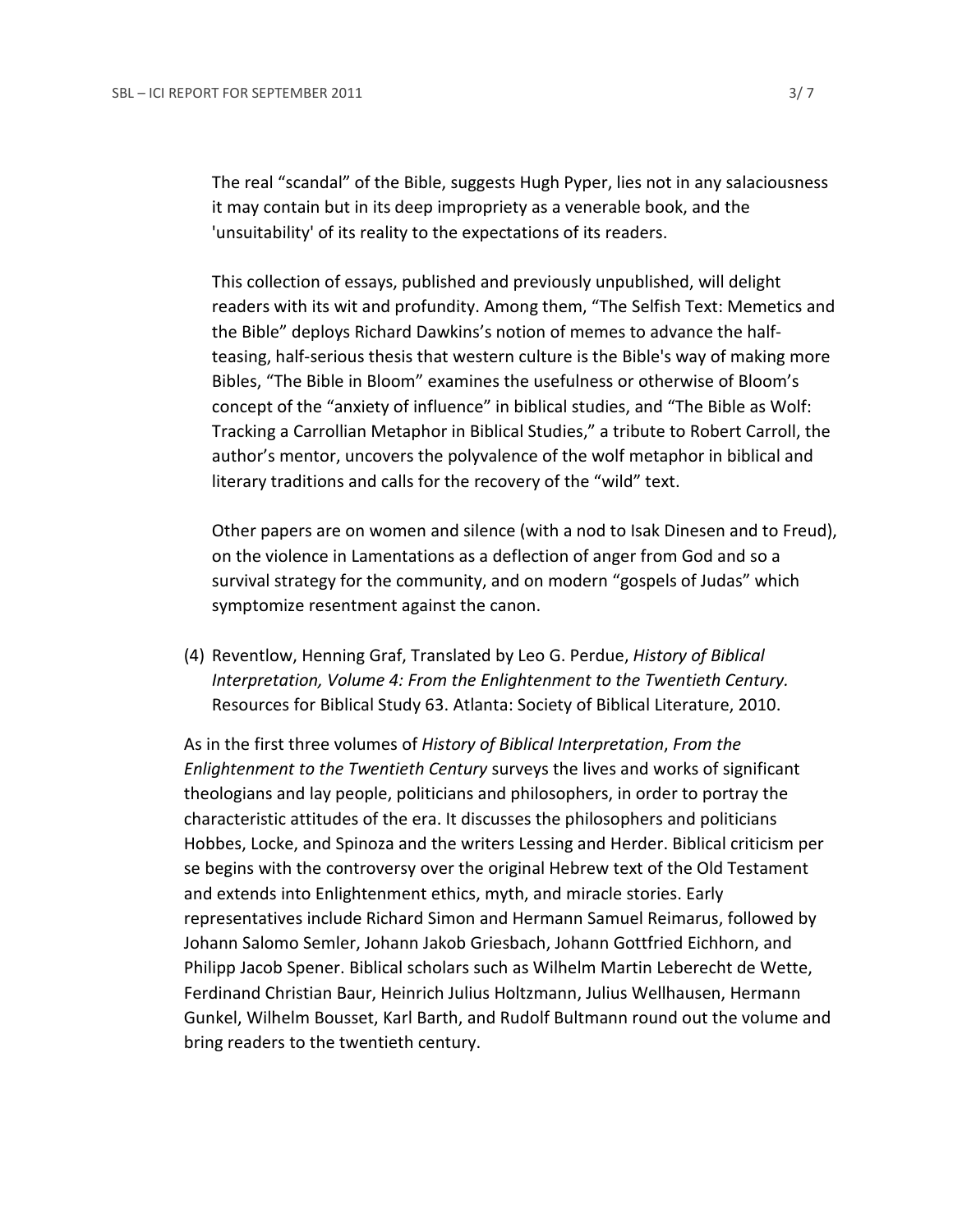(5) Turner, John D. and Kevin Corrigan, eds. *Plato's Parmenides and Its Heritage, Volume 1:* History and Interpretation from the Old Academy to Later Platonism and Gnosticism*.* Writings from the Greco-Roman World Supplements 2. Atlanta: Society of Biblical Literature, 2010.

*Plato's* Parmenides *and Its Heritage* presents in two volumes ground-breaking results in the history of interpretation of Plato's *Parmenides*, the culmination of six years of international collaboration by the SBL Annual Meeting seminar, "Rethinking Plato's *Parmenides* and Its Platonic, Gnostic and Patristic Reception" (2001–2007).

The theme of Volume 1 is the dissolution of firm boundaries for thinking about the tradition of *Parmenides* interpretation from the Old Academy through Middle Platonism and Gnosticism. The volume suggests a radically different interpretation of the history of thought from Plato to Proclus than is customary by arguing against Proclus's generally accepted view that there was no metaphysical interpretation of the *Parmenides* before Plotinus in the third century c.e. Instead, this volume traces such metaphysical interpretations, first, to Speusippus and the early Platonic Academy; second, to the Platonism of the first and second centuries c.e. in figures like Moderatus and Numenius; third, to the emergence of an exegetical tradition that read Aristotle's categories in relation to the *Parmenides*; and, fourth, to important Middle Platonic figures and texts.

The contributors to Volume 1 are Kevin Corrigan, Gerald Bechtle, Luc Brisson, John Dillon, Thomas Szlezák, Zlatko Pleše, Noel Hubler, John D. Turner, Johanna Brankaer, Volker Henning Drecoll, and Alain Lernould.

(6) Turner, John D. and Kevin Corrigan, eds. *Plato's Parmenides and Its Heritage, Volume 2: Reception in Patristic, Gnostic, and Christian Neoplatonic Texts.* Writings from the Greco-Roman World Supplements 3. Atlanta: Society of Biblical Literature, 2010.

*Plato's* Parmenides *and Its Heritage* presents in two volumes ground-breaking results in the history of interpretation of Plato's *Parmenides*, the culmination of six years of international collaboration by the SBL Annual Meeting seminar, "Rethinking Plato's *Parmenides* and Its Platonic, Gnostic and Patristic Reception" (2001–2007).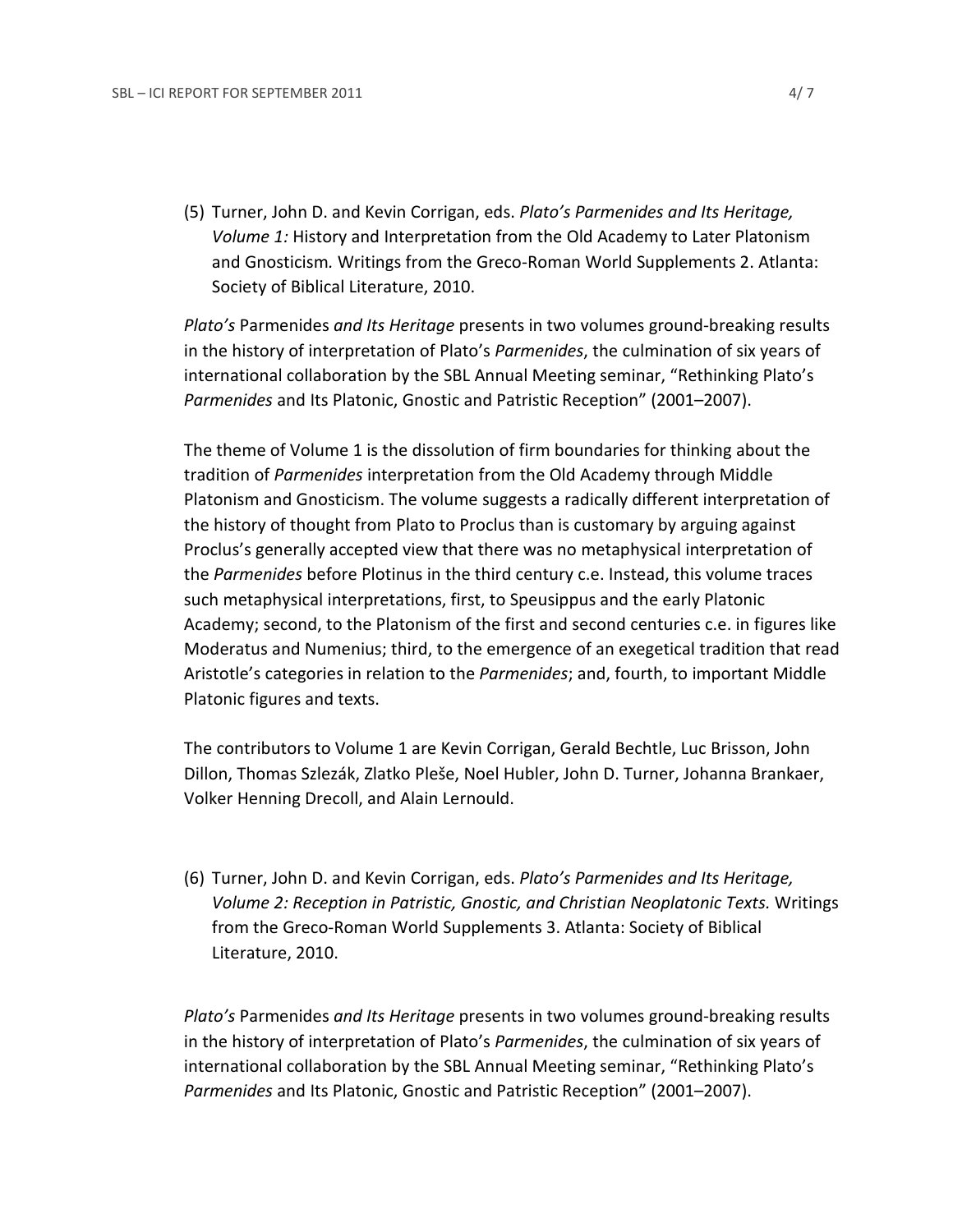Volume 2 examines and establishes for the first time evidence for a significant knowledge of the *Parmenides* in Philo, Clement, and patristic sources. It offers an extensive and balanced analysis of the case for and against the various possible attributions of date and authorship of the *Anonymous Commentary* in relation to Gnosticism, Middle Platonism, and Neoplatonism and argues that on balance the case for a pre-Plotinian authorship is warranted. It also undertakes for the first time in this form an examination of the *Parmenides* in relation to Jewish and Christian thought, moving from Philo and Clement through Origen and the Cappadocians to Pseudo-Dionysius.

The contributors to Volume 2 are Matthias Vorwerk, Kevin Corrigan, Luc Brisson, Volker Henning Drecoll, Tuomas Rasimus, John F. Finamore, John M. Dillon, Sara Ahbel-Rappe, Gerald Bechtle, David T. Runia, Mark Edwards, Jean Reynard, and Andrew Radde-Gallwitz.

#### (d) ONLINE PUBLICATIONS: ANEM/MACO

A volume edited by Lester Grabbe and Martti Nissinen, entitled Constructs of Prophecy in the Former and Latter Prophets and Other Texts, will be published in the coming days. Contributors include Pancratius Beentjes, Jonathan Ben-Dov, Steve Cook, Serge , Lester L. Grabbe, Mark Leuchter, Christoph Levin, Jill Middlemas, Martti Nissinen, David L. Petersen, Marvin A. Sweeney, Lena-Sofia Tiemeyer and Peter Matthews Wright.

This volume will follow Alan Lenzi (ed.), *Reading Akkadian Prayers and Hymns*, which was published recently.

# (e) ICI TEACHING COLLABORATION

Please keep in mind the multiple ways open for teaching collaboration and mentoring. For more information, go to http://www.sbl-site.org/educational/ICITeaching.aspx

#### (f) FUTURE SBL WEBSITE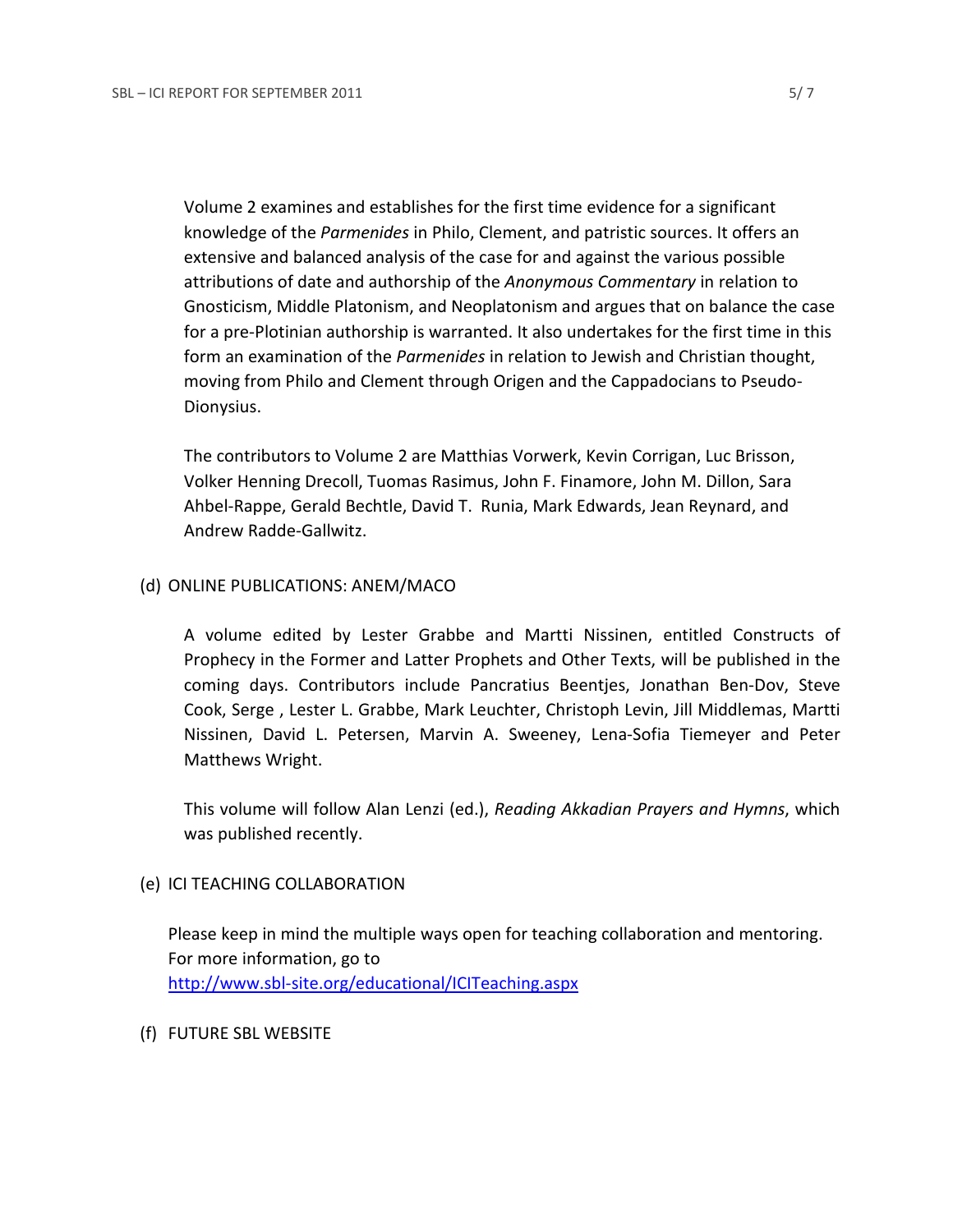With the support of an NEH grant, the SBL will be building an interactive website that invites general audiences to engage with biblical scholarship. The site will begin production immediately, with a planned launch in 2013.

# (g) EVENTS

The SBL maintains a significant list of events taking place anywhere in the globe. For the full list please go to http://www.sbl-site.org/meetings/events.aspx. Events that may be of interest to you include:

Sept. 19-22 IN SEARCH OF WELL-BEING: PERSPECTIVES ON HEALTH AND RELIGIOUS TRADITIONS, University of South Africa, Pretoria, RSA Presentations are invited on the following areas:

- New Testament and early Christian perspectives on healing and well-being
- Religious traditions and human well-being: towards salvation or damnation
- Well-being and health in an age of the HIV/AIDS pandemic
- Collective well-being and quality of life: globalisation and ecology
- Cross disciplinary and cross-cultural explorations of well-being
- Individuals, societies and environment: faith and the pursuit of well-being
- How do we define well-being in the 21st century?
- Is well-being the new religion of the 21st century?

For more information please contact Prof. Pieter Craffert (tel.: +27 12 429 4062 /+27 83 324 4485) or Prof. Pieter Botha (tel. +27 12 429 4062 or +27 12 803 0933).

Nov. 18-22 SBL ANNUAL MEETING.

The SBL Annual Meeting will be held in San Francisco, CA. For further information http://www.sbl-site.org/meetings/AnnualMeeting.aspx

# June 13-15, 2012 SOCIETY OF ASIAN BIBLICAL STUDIES (SABS)

The next meeting of the Society of Asian Biblical Studies will be held in Sabah, Malaysia from the 13-15 June 2012. Arrival the 12th and departure on the 16th. Kindly block these dates in your calendar and look for updates on the SABS website. http://www.sabs-site.com

**Note:**